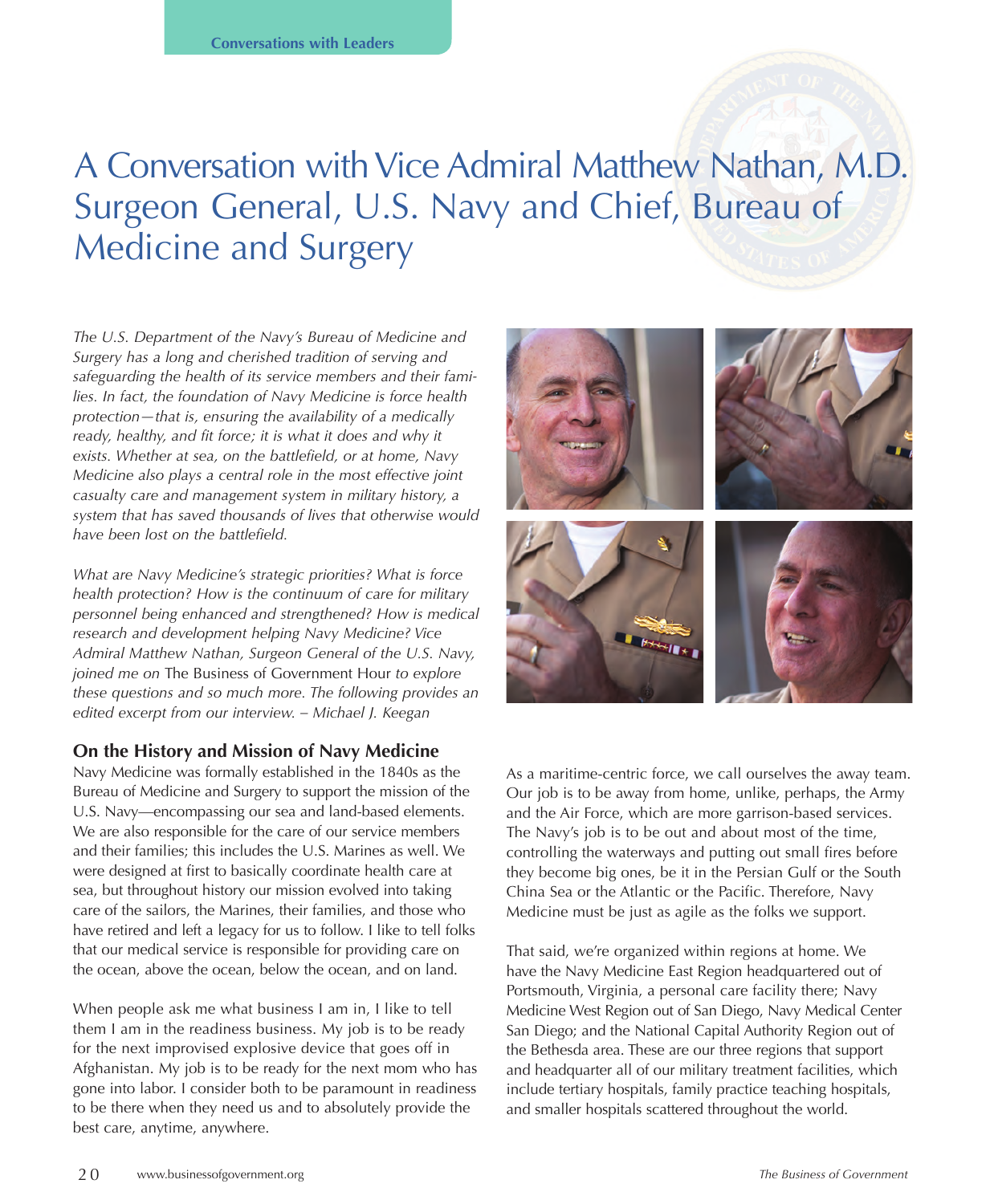## **On Crafting a Strategic Vision for Navy Medicine**

We've tried to be as concise and succinct as possible with our strategic vision. I always worry about somebody who outlines a strategic vision of 10 or 12 things and then people say, well, where do I start? I wanted to keep it simple so when I walk around any of my battalions, my hospitals, my ships, and talk to my medical personnel, they could understand and tell me my three key strategic goals.

It starts with readiness. Readiness is job one for us. I am in the readiness business as we are expected to answer the call anywhere, anytime around the world. My second strategic focus is on value; we have to constantly analyze what we do, how we do it, and how much bang for the buck we are able to derive. It's really a fraction described as: quality times capability divided by cost: quality x capability/cost. What does that mean? It means if I am doing a certain procedure in a certain hospital and I do it fairly rarely but it costs me a pretty penny to do it, as much as I might like being able to have that procedure in my portfolio, does it make more sense to export that … to a local hospital nearby? Or do I need that procedure to maintain skills for my doctors when they go overseas? In the past when cost was not at the forefront of the military medical leaders, we simply put safety and we put readiness as job one; we didn't worry too much about the cost. Now we have to evaluate everything we do and determine if the activity is worth doing. Whatever we do, we're going to do first-class and safely, but let's make sure our portfolio includes only those things that really bring value to our system.

My third strategic focus is emphasizing the importance of joint activities. I need my people to recognize the value and importance of operating jointly. I am a believer because of my experience at Walter Reed Bethesda where we sort of built this—I call it a Reese's peanut butter cup—one hospital brings the chocolate, the other brings the peanut butter. We put them together; we have this synergy of best practices that occurred. I have seen the utility and the value of doing things jointly.

In addition, it doesn't make good business sense for the Army, the Air Force, and the Navy to have three different medical systems that use three different types of technologies, pharmaceutical systems, or education training systems. Why not figure out a way to standardize those, create best practices, share those among the services, reduce redundancies, and create more [joint functioning]?

We need to preserve the traditions and the cultural ethos of the services, but we can certainly do that while creating much more alignment and much more joint care. When I



run into resistant audiences at times, I remind them that the person who has been critically injured on the battlefield, neither that soldier or sailor or airman or Marine or their family is worried one bit about what uniform the person is wearing who is going to save their life. We're operating jointly in war, so if you are injured, you may be treated on the field by a Navy corpsman. You may be medevaced by an Army helicopter. You may be medevaced to an Air Force hospital, and then you may be shipped back to an Army, Navy medical center.

## **On the Guiding Principles that Frame Navy Medicine's Strategic Vision**

The guiding principles that frame my strategic vision emphasize ship, shipmate, and self. In the Navy, we've got to take care of the ship because if you don't and you lose the ship, nothing else matters. You yourself are now lost and the mission is lost. From the ship we turn to the shipmate; we've got to look after each other—shipmates taking care of shipmates. We have the ship, your shipmate, and now it is critically important that you take care of yourself; this involves raising your hand when you need help, letting people know if you're not doing well, and letting people know if you need help either because of a personal or a professional issue is critically important. I have tried very hard to create an environment where somebody can raise their hand and say, I need help, where somebody can be constantly vigilant about the people they work around and notice subtle or dramatic changes, and recognize that they have to take care of the mission around them.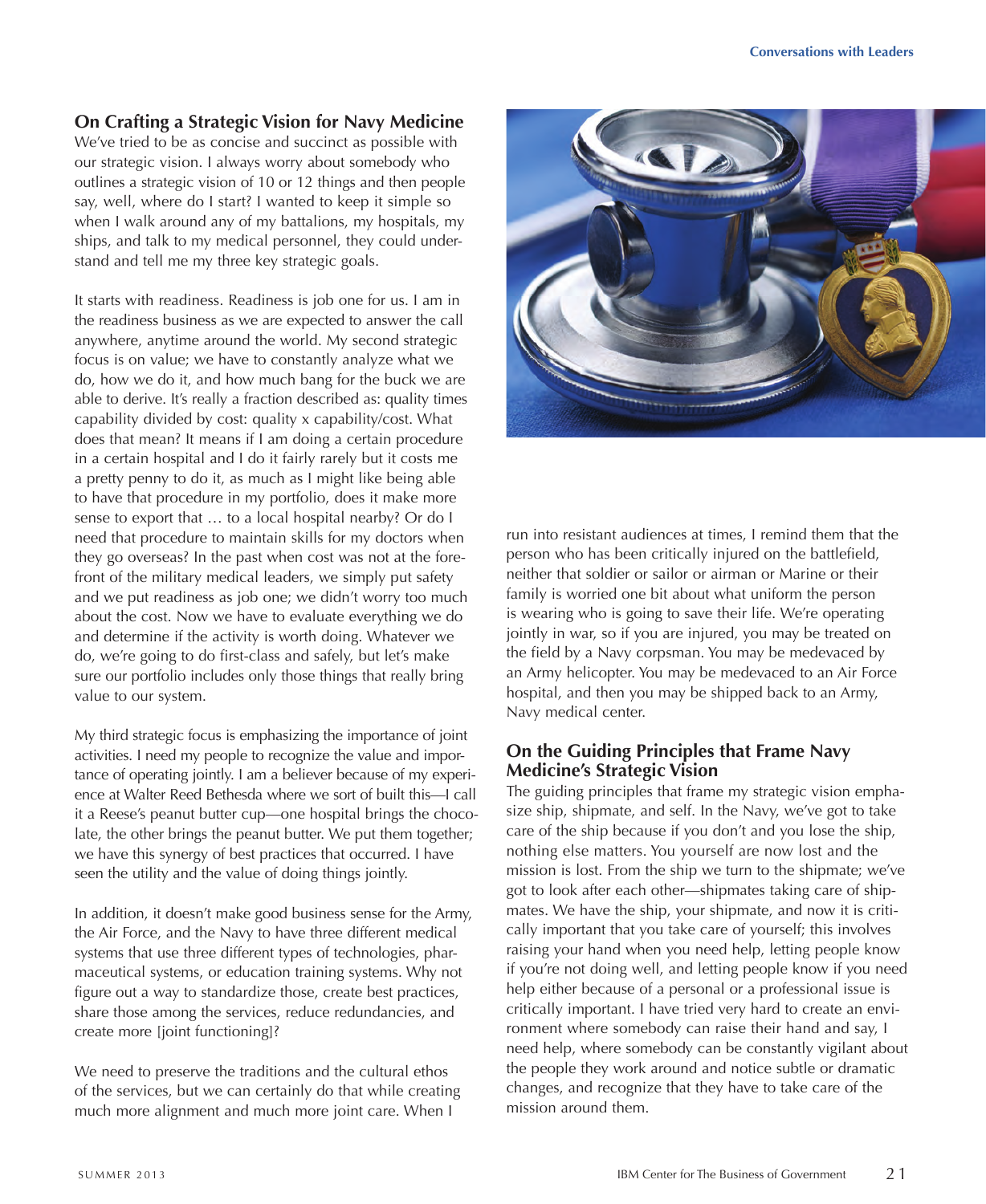## **On the Importance of Medical Research and Development**

Many advances in medical care have derived from our research and development efforts. For example, we were looking for a vaccine for malaria. We don't think of this infectious disease in the U.S., but it ravages other populations. The origins of our research started in trying to protect our troops, but eventually [we are also] protecting others. The model for trauma care in this country comes from our experiences in Vietnam. That's where we learned about the golden hour. From recent conflicts, through research and development of trauma care, we're learning about clotting agents, artificial blood, body armor, or tourniquet therapy. Some of these lifesaving breakthroughs will make it onto a civilian ambulance, making it possible to save even more lives. Though much of our research and development is done to protect our forces, we recognize that many of these advances carry over beyond their initial purposes. As a result, we get a twofer in our research.

These efforts are varied and wide in scope, from researchers at Walter Reed who are looking at new and innovative ways to treat cancer to researchers in Lima, Peru, who are looking at genetic variation so that mosquitoes no longer carry certain diseases. Yes, that is going to make a difference in the lives of our troops, but there is also going to be a young child born in the near future somewhere in the world who is not going to suffer something because of the Navy research. Military medicine has always been a great soft power—a tool in the toolkit because the agenda is health and wellness; often it can be a great icebreaker around the world.

#### **On the Joint Medical Evacuation System**

One of the greatest honors of being in Navy Medicine is the mission of supporting the Marines on the battlefield. The continuum of care encompasses what could be described as sort of a ballet or an orchestra of care that is facilitated across the joint spectrum. You are a warrior who is significantly injured by an explosive device or by a gunshot wound. Well, here is what has changed. The corpsman or the medic who is there on scene now has updated tourniquet therapy with quick clotting substances that can give one a better chance at survival. We have a survivability rate of nearly 97 percent. We have a medical evacuation system that is highly responsive; we're very good at getting people within that first 15 minutes to 75 minutes of what we call a platinum/golden hour of care to a resuscitative station for treatment. This truly reflects a ballet of joint forces; it's to package up the injured, stabilize the injured, and then on to Landstuhl Regional Army Medical Center where further stabilization is done. This is not definitive therapy; it is just enough to have the injured stable for the flight back home. The U.S. military excels in the medical evacuation of our injured.

## **On Harnessing Technology Advances and Innovation**

Whether you are leading Navy Medicine or the Cleveland Clinic, we are all confronted with critical questions: How are we going to improve access? How are we going to improve health outcomes while also reducing costs? What's today's game-changer?

I believe that the answer lies in truly harnessing technology—creating and delivering more virtual care. When

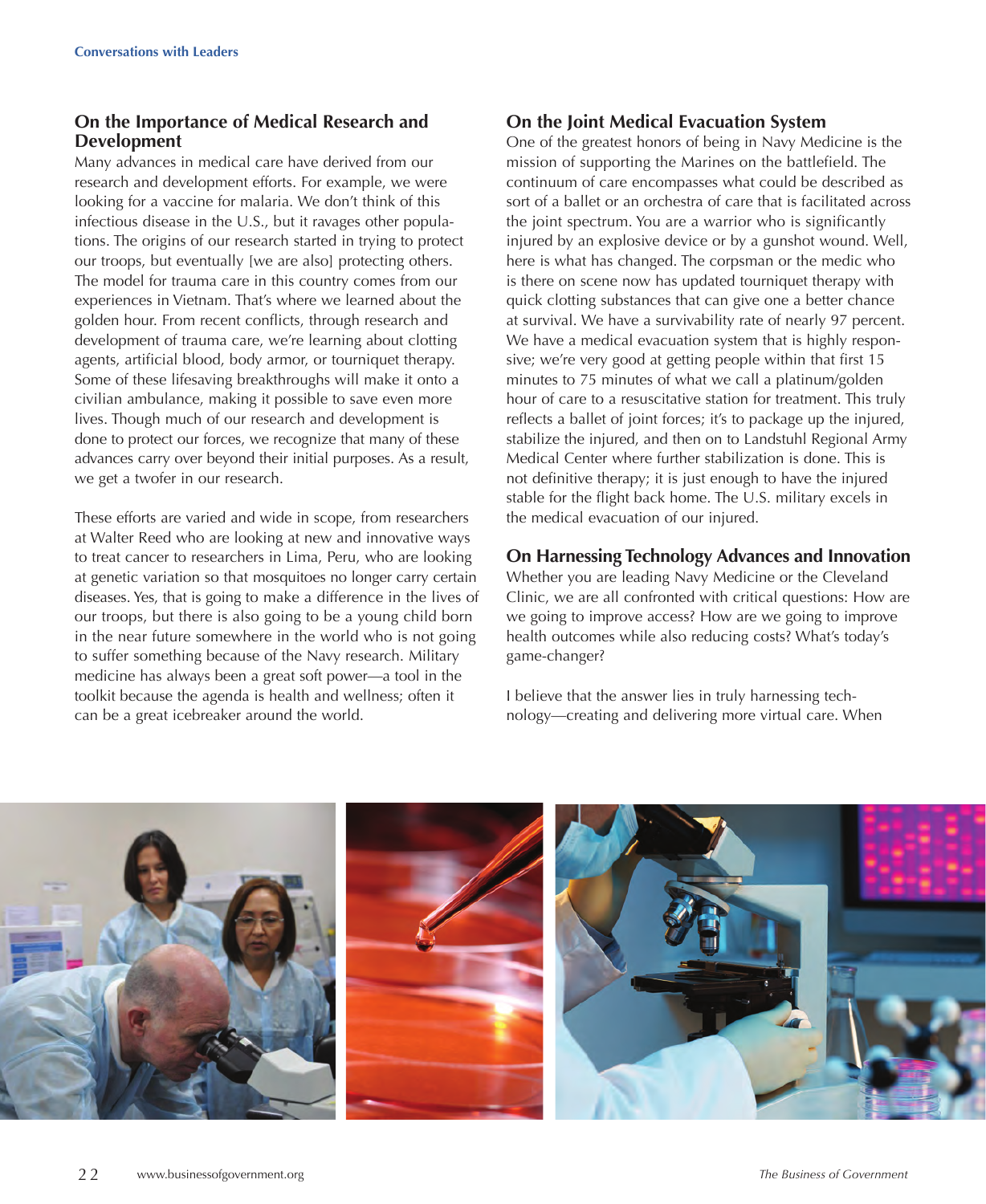"Readiness is job one for us. I am in the readiness business as we are expected to answer the call anywhere, anytime around the world."



you look at history, some of the biggest game changers really transformed the way the masses either survived or received their care. We can start with the infectious theory of germs and antibiotics, and all of a sudden, people who were dying of simple things stopped dying. It changed the game. The next might be anesthesia. It provided the ability to do intricate operations. That changed the game. We could then consider imaging—the ability to see into the tiniest recesses of the human body. Pinpointing radiation into the tiniest recesses using imaging has changed the game.

The current great tectonic change in medicine is genomics diagnosing and treating illnesses using gene theory and gene manipulation to target tumors. The next great sea change for us would be virtual medicine—the ability to get more and more of your care done in a location away from a hospital, only having to go to the hospital as a last resort of sorts. We currently have a health care system that largely addresses illness rather than cultivates healthiness. I like to tease and say we should be more like the 15th-century Chinese who used to pay their physicians while they were healthy. When they become sick the patient would stop paying. Therefore, doctors were vitally concerned with making sure their patient didn't become ill.

We're trying to do this in our organization, looking at new and innovative ways to reward and recognize our providers based on how healthy they keep their patients. This is not a novel concept, but there are a few ingredients needed to make it happen. You need an established electronic medical record. Second, you need a population that is insured that can come to your hospitals and receive care when they need it. Third, you need providers that are rewarded for keeping their patients healthy. We have that in our system. All physicians, all providers want their patient to be as healthy as possible, but we're putting the emphasis on health instead of health care.



The Modular Prosthetic Limb (MPL) was developed as part of a four-year program by the Johns Hopkins Applied Physics Laboratory, along with Walter Reed National Military Medical Center and the Uniformed Services University of the Health Sciences. The brain-controlled prosthetic has nearly as much dexterity as a natural limb, and allows independent movement of fingers. The MPL was used by wounded warriors at the Walter Reed National Military Medical Center for the first time on January 24, 2012.

We also look at innovative ways to deliver care with our Medical Home Port Program, which increases the continuity of care for a patient. When you are there you feel like you are home. The patient is known and has access to practitioners who they know and who know them. This program is an approach to health care delivery that fosters partnerships between providers and patients with the goal of maximizing health outcomes. We emphasize a team approach to providing comprehensive care to an actively involved patient. I would also add that harnessing the power of digital and telemedicine is critical, as I have so many medical facilities dispersed all over the world on ships. If I have a doctor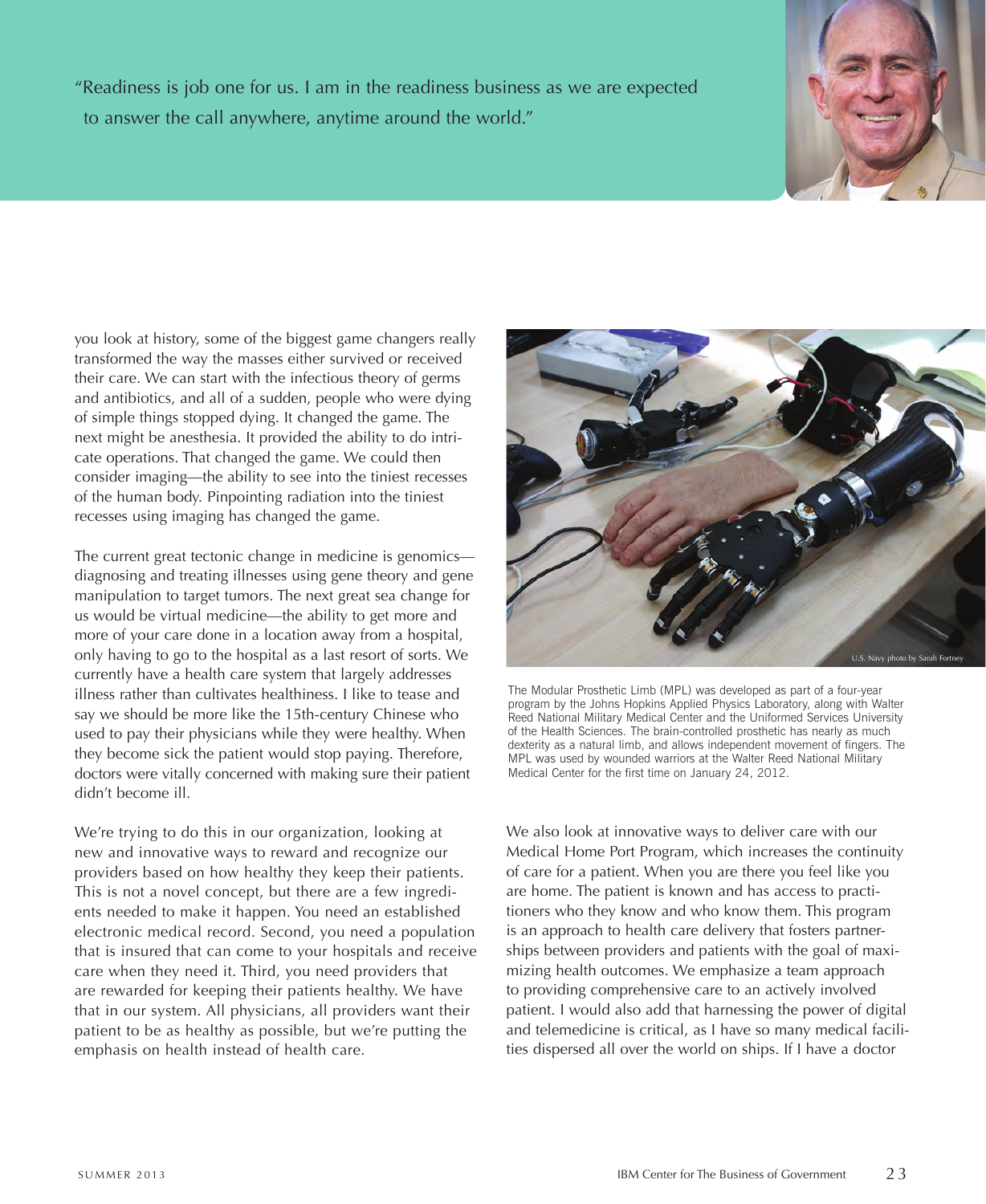"Whether you are leading Navy Medicine or the Cleveland Clinic, we are all confronted with critical questions: How are we going to improve access? How are we going to improve health outcomes while also reducing costs? What's today's game-changer? I believe that the answer lies in truly harnessing technology—creating and delivering more virtual care."

**NATHAN** 

To hear *The Business of Government Hour's* interview with Danny Werfel, go to the Center's website at www.businesso. We have

go to www.whitehouse.gov.

To download the show as a positive or MP3 player, as a positive or MP3 player, as a positive or MP3 player, as from the Center's website at www.businessofgovernment.org, right click on an audio segment, select Save Target As, and save the file.